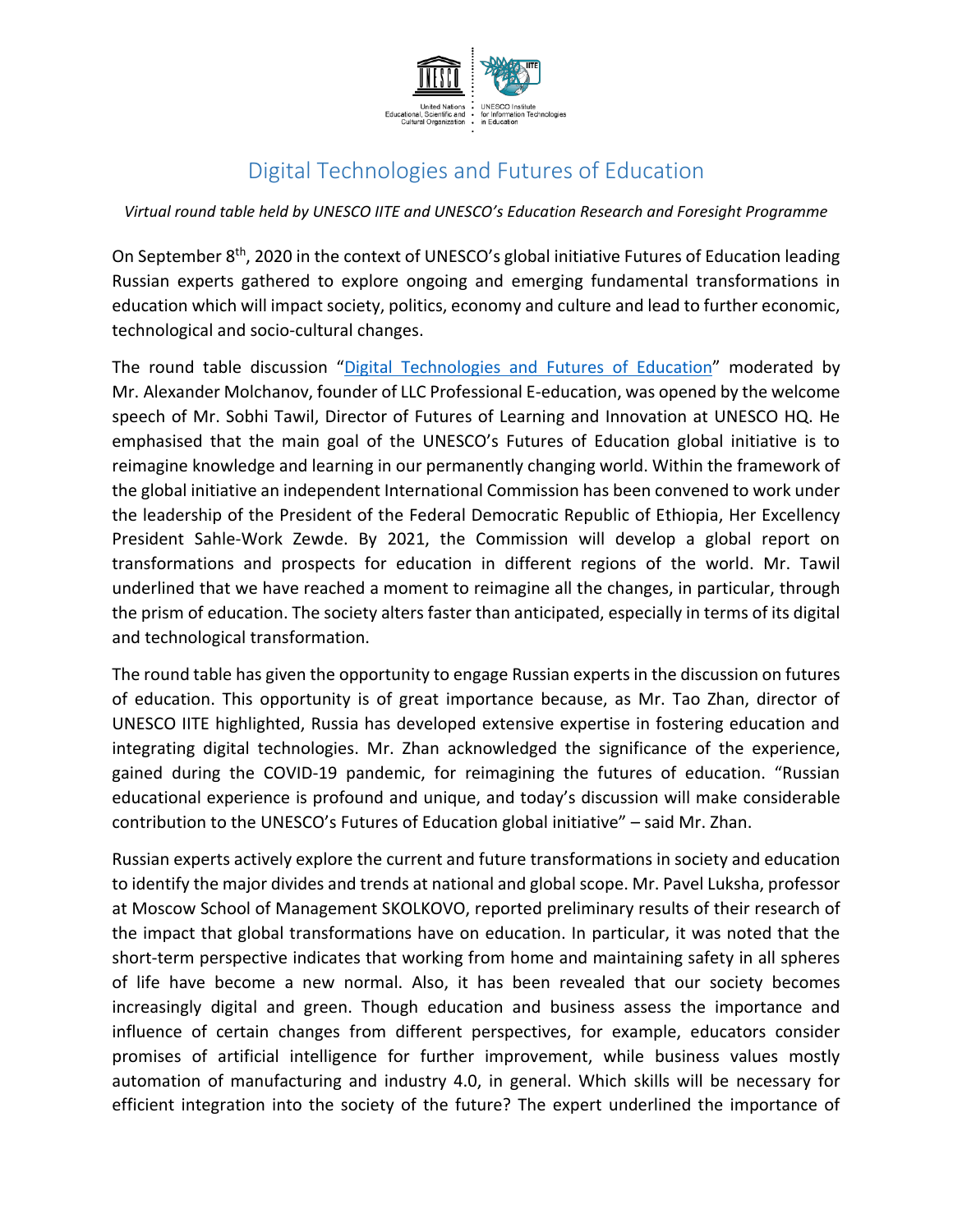flexibility and openness to the world around, the ability to learn and re-learn, as well as empathy and trust, skills to create teams and work in them. In addition, the expert draw attention to the significance of using emerging technologies(VR, AR and serious games) in distance education and development of educational ecosystems. Motivating learners and engaging them become priority skill for teachers. Mr. Luksha also mentioned that it is important to create piloting zones for testing various future educational models.

The discussion of potential transformations in education was continued by Ms. Lyubov Dukhanina, Head of Chair at National Nuclear Research University, Member of the State Duma of the Russian Federation and Chairperson of the all-Russian NGO "Knowledge". In her opinion, "Digital economy will reduce the number of workplaces, but will create new ones as well. According to the research of the World Economic Forum, digital transformation will make 75 million workplaces disappear by 2022. During the same period other 133 million workplaces in new professions will be created due to the labour redistribution between humans and machines." Ms. Dukhanina believes that schools have to prepare learners for the future, in which "acquiring one competence will not guarantee stable income and workplace, people will have to learn how to acquire new competences throughout the life in order to succeed professionally." The expert underlined that transition to this model and the progress of education are possible only if teachers continue professional development throughout their careers. In Russia new forward-looking initiatives are already being launched to "equip teachers and prepare them to using technological solutions and new educational content with due consideration of the specificity of children's mind and personality." Teacher training itself has to become more tailormade and adaptive to goals and tasks of education, and it should lead to the practice of specialized knowledge acquisition and certification of specific skills (micro-credentialing).

Though teacher professional development and adaptation of teachers to the constantly changing world are very important issues, development of future school models in not least important and the foundation for the school 2050 is now being formed in universities. Mr. Kirill Barannikov, Vice-Rector for Development at Moscow City Pedagogical University, discussed the trends to be focused on to shape the education system of the future. In particular, he underlined that during the COVID-19 pandemic two timelines merged: the "nearest future to which we were prepared" and the "future to which we were not prepared because it would have had to occur in 15-20 years." The expert believes that we evidence "silent revolutions in education" driven by the shift of criteria of quality: learning outcomes are valued higher rather than time spent on their achievement and the ability to apply gained knowledge to practice. Different education models are developed in different countries: some focus on interactive, on-practice and project-based learning, others create self-organized educational environments in which learners can use different elements as "constructor kit" to develop individual learning paths, certain countries aim to create holistic system of child activity rather than single components. We still have to understand which models are more suitable for the school and society of the future, which settings should be configured to help schools do their job while there is a shift to homeschooling.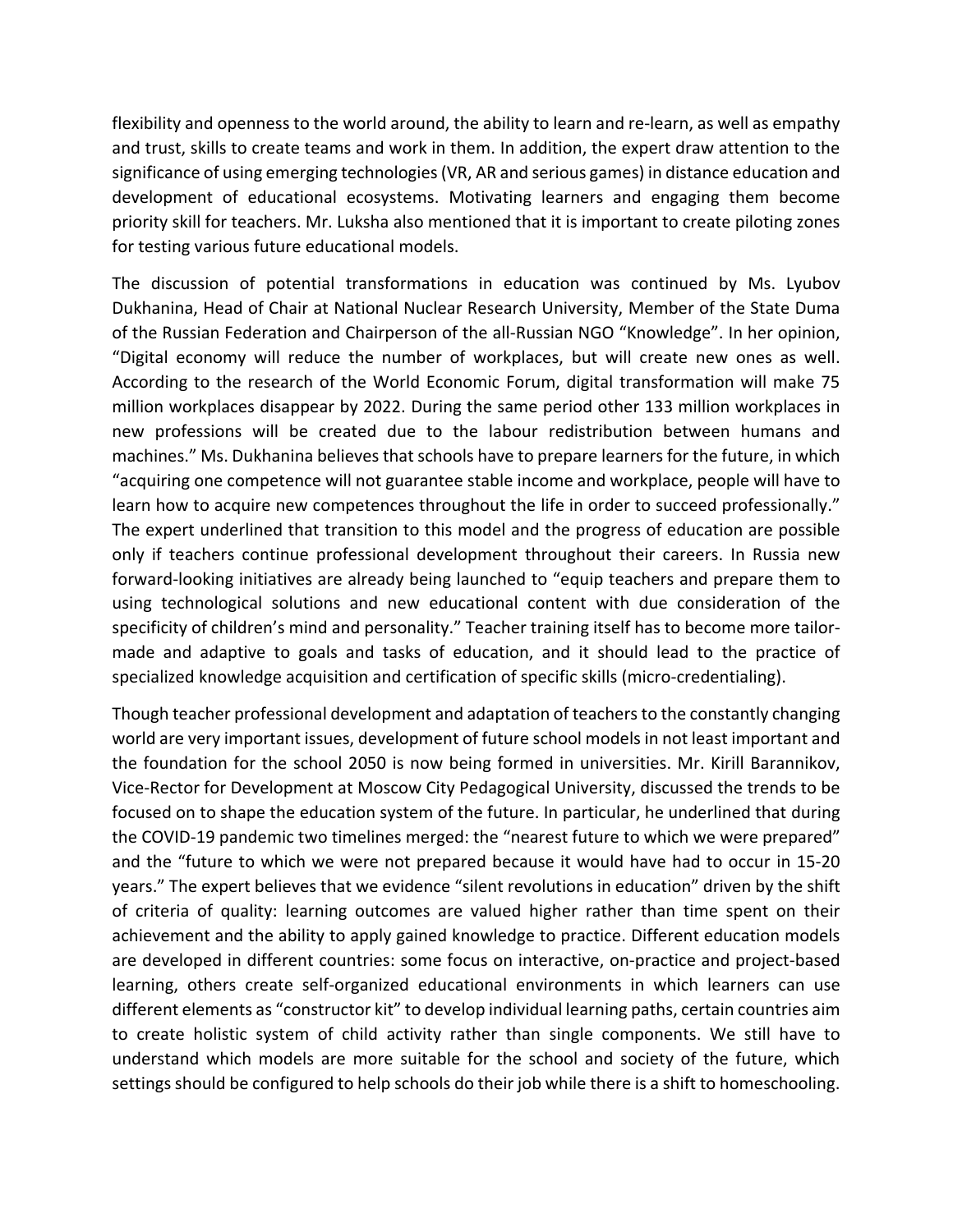While discussing the models for future education and training teachers to acquire future competencies, one could not avoid elaborating on the views of future societies and their social effects and divides. These questions were covered by Mr. Alexander Sidorkin, Dean of College of Education at California State University, Sacramento. He spoke of workless society – a society with the universal basic income and high unemployment rate. The roles of school and knowledge, according to the expert, will change in a such society. Will there still be a room for formal education? The expert believes that schools as social institutions will always exist but their main objective might change: instead of preparing people for future professional activity, they will teach them to become "architects" of their own life even if there is no job and clear societydefined paths for lives and careers.

"Our uncertain world requires education to set new objectives, design new approaches and didactics" – said Ms. Marina Rakova, Vice-President of Sberbank and Head of Digital Education Platforms Division. The expert underlined that, in addition to acquiring subject matter and interdisciplinary knowledge, it is necessary to develop soft and digital skills. She presented the SberClass platform designed for primary and secondary school based on the experience of different countries and the core concept of personalised education. All educational content for this platform was developed from scratch. The expert believes that every child should acquire learner's skill to find own objectives for learning, choose own learning trajectory. In this context, the platform is a digital tracker, a kind of mentor that helps learners achieve goals that they determined themselves.

Mr. Isak Froumin, Head of the Institute of Education at State Research University – Higher School of Economics, discussed the ability to set educational goals autonomously for adults as well as for children. According to Mr. Froumin, tools for self-evaluation become more valuable, and the issue of acknowledgment for skills acquired outside the education system or in the framework of "fragmented" education ("micro-education") is increasingly important. "The education of adults will rely on their own assessment of what they do not know and where they want to acquire missing knowledge,"  $-$  highlighted the expert,  $-$  "and we will see unpacking of universities, schools and other traditional educational institutions." To complement his colleague's speech, Mr. Ilya Korshunov, Deputy Director of Institute of Education at State Research University – Higher School of Economics, draw attention to the importance of acknowledgement of microcredentials by society and employers.

Speaking of modern school students' self-sufficiency, Mr. Artem Soloveichik, Editor-in-Chief at Publishing House "Pervoye Sentyabrya", shared his thoughts about the situation caused by the COVID-19 pandemic. In particular, he focused on the change of the strategy used by teachers to work with their students. Before the pandemic child's abilities were considered to be the basis for the learner's success but their autonomy was not the most important. It has changed during the pandemic and now autonomy comes first. In the context of distance education, it is possible to group children by their self-sufficiency rather than their abilities. Thus, teacher will be in contact mostly with children who have not managed to complete tasks on their own (or with